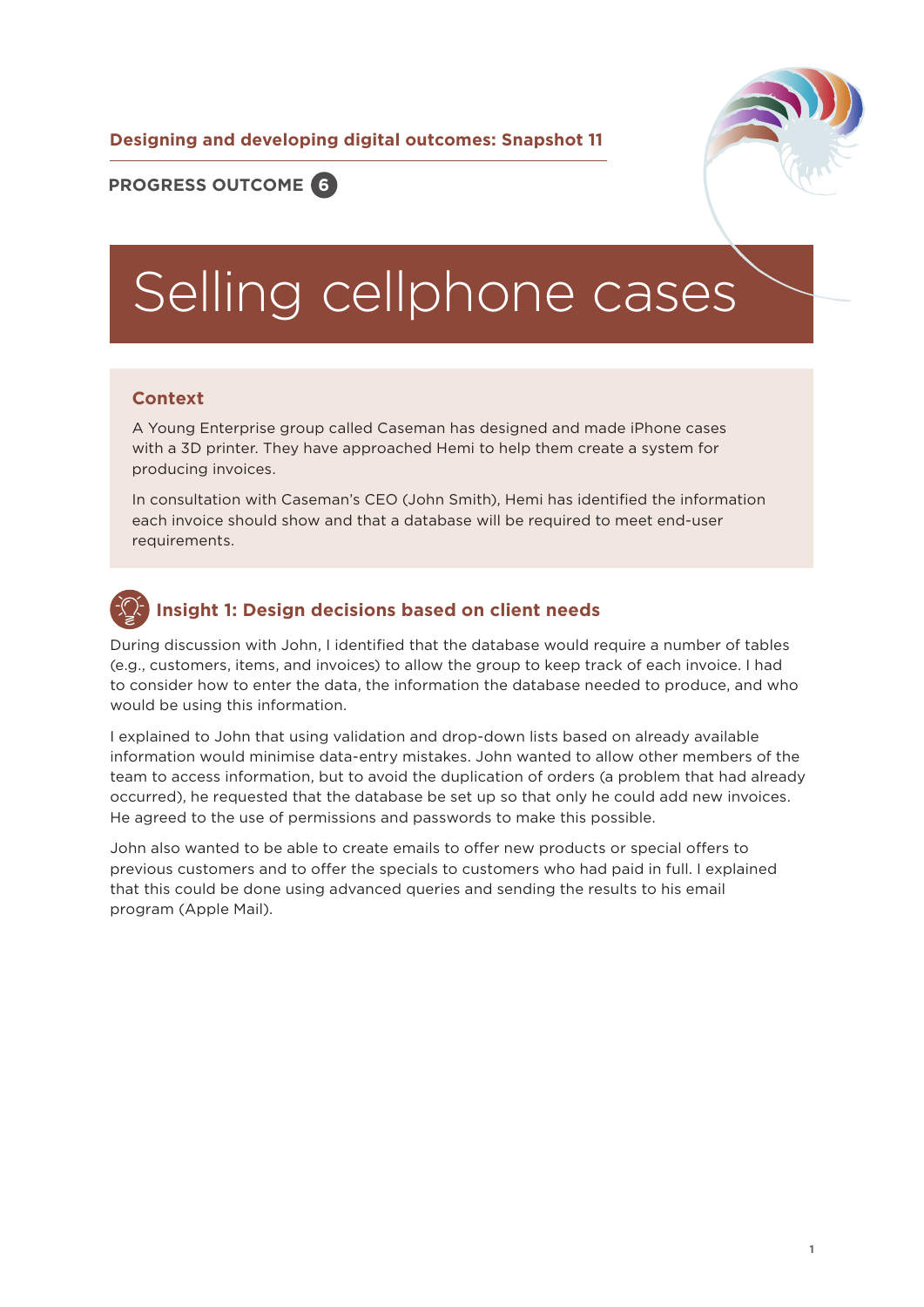

# **Insight 2: Developing the outcome**

I started by identifying the information I needed for the tables. My solution could not be in the form of a flat file because a customer might want to order several different cases for family and friends. I decided to set up a relational database.

The main table for the database became the invoices table, where a record of each invoice is stored. It includes a primary key field (pk InvoiceID) that is unique and increases by one for each new invoice. I also included an items table, in which each item appears once with a specific price attached to it. If John needs to update pricing in his invoices, he only needs to change it in that table.

Because each invoice can have more than one item and any item can appear on many invoices, I needed to create a many-to-many relationship. I did this by creating a simple join table.

I linked the 'Invoice Item' field to the 'Item Name' field in items so that each line in the invoice would only be able to select an item available in the items list. 'Item\_Cost' is retrieved from the items list and populated with a simple script. Although not strictly necessary for creating invoices, I added a customer table to make it easy to create invoices for previous customers and to support the email function that that John had requested.

# **Insight 3: Testing using data**

Once I had designed the main invoice table layout, I tried adding some data to the system. I immediately realised that as well as looking up previous customers, John would need to add new ones. I included that option in the layout and tested it by adding several different records.

My display for the line items worked well, but I needed to add a delete button and a simple script to give the correct value for the price for multiple orders of the same item.

I also realised the need for a total, which I created with a summary field. I tested the invoicing system by selecting a name from the existing customer list, which updates every time a new customer is added.



### **Insight 4: Data security measures**

I then considered data security and privacy in the design.

To allow other members of the team to look at invoices but not create new ones, I set up two password-protected accounts. The one for 'staff' allows read-only access. The other account is specifically for John. It allows him to create and delete invoices but not to change layouts or scripts. Only I can do that as the designer, which protects the intellectual property that I have asserted over the design of this database.

Because both of these accounts use passwords, all the customer information and database details are kept private and secure.